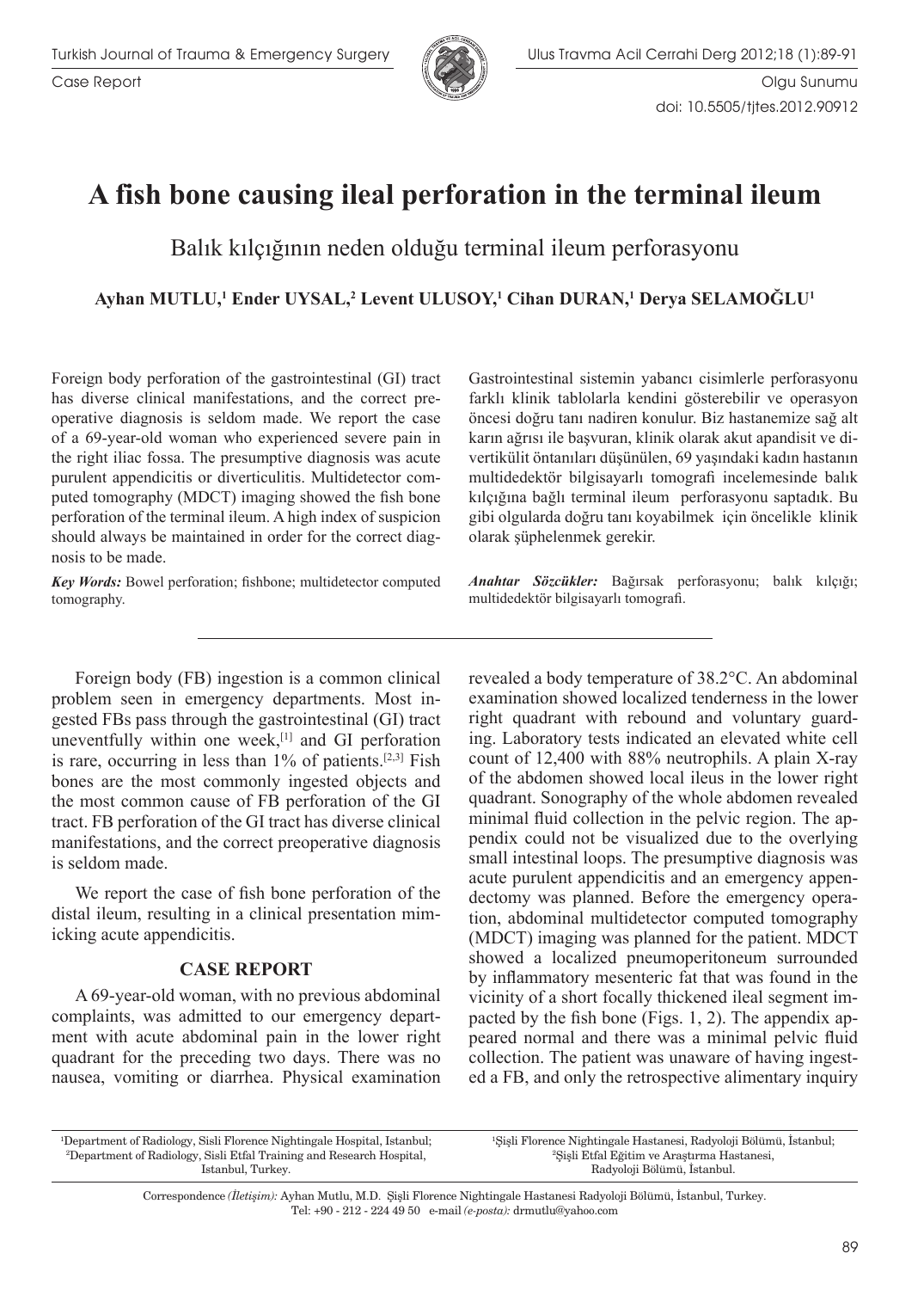

**Fig. 1.** A localized inflammatory mesenteric fat (arrowhead) is found in the vicinity of a short focally thickened ileal segment impacted by a fish bone (arrow).

revealed the consumption of fish two days before the perforation.

## **DISCUSSION**

Perforation of the GI tract by ingested FBs is uncommon, and less than 1% of ingested FBs perforate the bowel.<sup>[4,5]</sup> Those that cause perforation are usually either sharp, pointed or elongated.<sup>[4]</sup> They are usually fish bones, toothpicks and chicken bones. FB perforation occurs in all segments of the GI tract, although it tends to occur in regions of acute angulation, such as the ileocecal and rectosigmoid junctions.[2,6] FBs may also perforate through a hernia sac, Meckel's diverticulum, or the appendix.[7] FB perforation of the GI tract has a wide spectrum of clinical presentations, which can be acute or chronic. Patients occasionally present with unusual or even bizarre clinical manifestations, including hemorrhage, bowel obstruction, and even ureteric colic.<sup>[2,7]</sup> With these varied and nonspecific



**Fig. 2.** A localized pneumoperitoneum (arrowhead) surrounded by inflammatory mesenteric fat (white arrow) is also found in the vicinity of the ileal segment.

clinical presentations, it is not surprising that FB perforation is seldom diagnosed preoperatively.[8]

Voluntary ingestion of one or more FBs is relatively rare and is most common among prisoners and in people who attempt suicide.[6] In most cases of FB ingestion, the patients are unaware and/or the ingestion is accidental, and such ingestions are more common in the extremes of life (children and the elderly, $[6]$  among those with mental disorders and in professionally exposed people (carpenters, dressmakers and upholsterers). Predisposing factors include psychiatric disorders, anti-inflammatory treatments, alcohol or drug abuse, ingestion of extremely cold liquids, poor vision, and rapid eating; $[6,9,10]$  the population most susceptible to FB ingestion is people who wear dentures, because the tactile sensitivity of the soft palate that is vital for the detection and recognition of small intra-oral objects is diminished by the presence of dentures.<sup>[4]</sup>

Non-metallic FBs, especially fish bones and other bone fragments, pose a unique problem in the diagnosis of FB perforation. The number of occasions on which these objects are swallowed are numerous and underreported.<sup>[7]</sup> Accidental ingestion of nondietary FBs is a more dramatic event and impresses itself vividly on the patient's memory.[7] The inability to obtain a history of FB ingestion and its wide spectrum of nonspecific clinical presentations make diagnosis of dietary FB perforation extremely difficult.

Radiography is unreliable in the diagnosis of fish bone perforation.[11,12] This problem has been illustrated in studies of fish bone ingestion showing that the degree of radiopacity of the bone depends on the species of fish.[13,14] In contrast, chicken bones are almost always radiopaque. Even when fish bones are sufficiently radiopaque to be visualized on radiographs, large soft-tissue masses and fluid can obscure the minimal calcium content of the bone, particularly in altered or obese patients.[9,11] Another reason for not identifying fish bones on radiographs is use of the peak kilovoltage setting. Subtle calcifications are more easily identified on low-kilovoltage (70 kV) supine films. In contrast, use of 90 kV makes it more difficult to see the offending FB. Results of a prospective study with 358 patients who had swallowed fish bones revealed that radiography had a sensitivity of only 32%.[15] Another difficulty is that the presence of free gas under the diaphragm is almost never seen in FB perforation of the GI tract.<sup>[6]</sup> Because the perforation is caused by impaction and progressive erosion of the FB through the intestinal wall, the site of perforation becomes covered by fibrin, omentum or adjacent loops of bowel. This limits the passage of large amounts of intraluminal air into the peritoneal cavity.[6]

The potential role of CT scanning for detecting